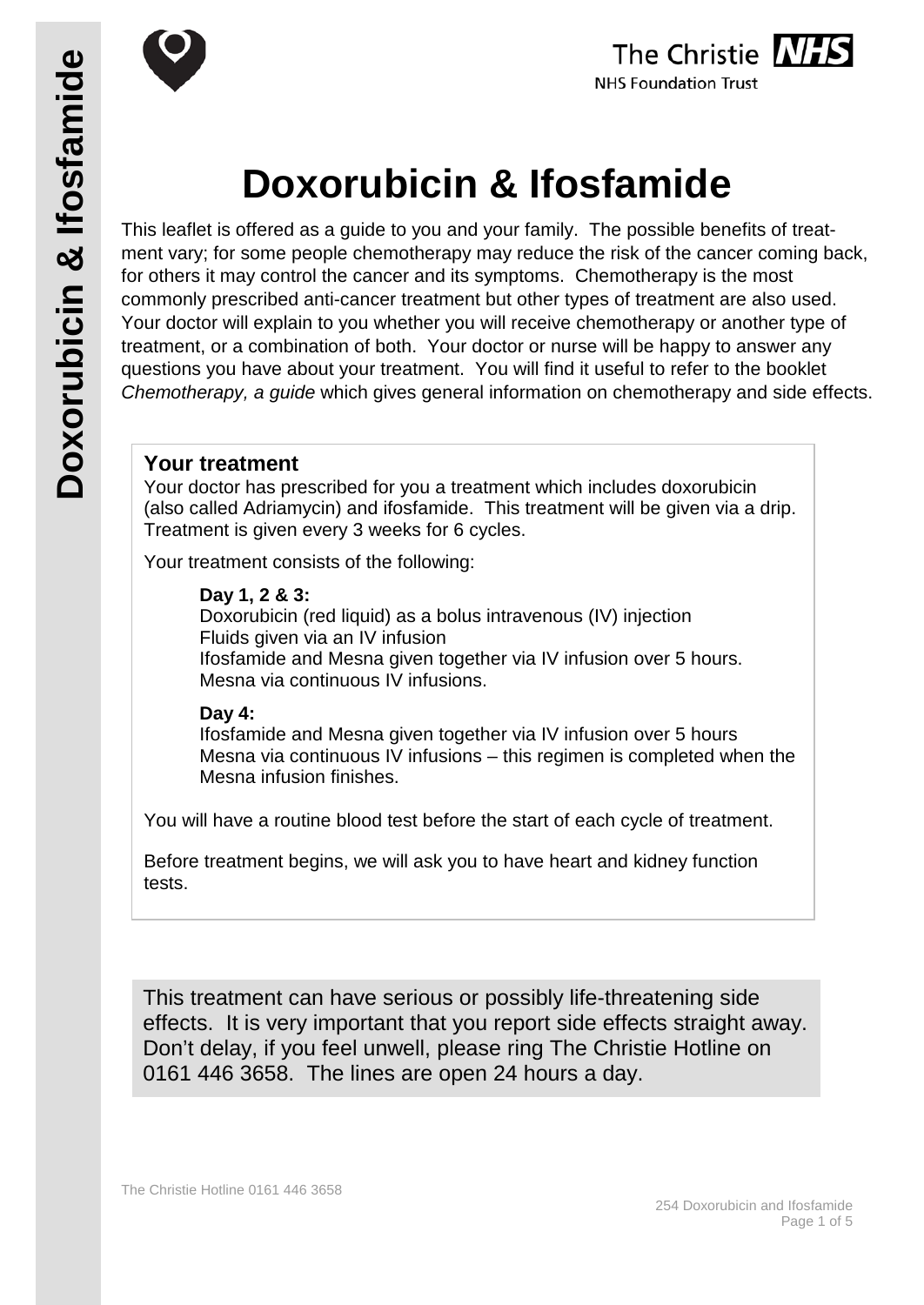#### **Increased risk of serious infection**

You are vulnerable to infection while you are having chemotherapy. Minor infections can become life-threatening in a matter of hours if left untreated. Symptoms of infection include fever, shivering, sweats, sore throat, diarrhoea, discomfort when you pass urine, cough or breathlessness. We recommend that you use a digital thermometer so you can check your temperature. You can buy one from your local chemist.

#### **If you feel unwell, you have symptoms of an infection or your temperature is 37.5ºC or above or below 36 ºC contact The Christie Hotline straight away**.

## **Possible side effects**

Chemotherapy can cause many different side effects. Some are more likely to occur than others. Everyone is different and not everyone gets all the side effects. Most side effects are usually temporary, but in some rare cases they can be life-threatening. It is important to tell your hospital doctor or nurse about any side effects so they can be monitored and, where possible, treated.

#### **Common side effects (more than 1 in 10)**

#### • **Red urine**

Doxorubicin because of its red colour may discolour your urine red or pink for up 24 to 48 hours following treatment. This is normal and nothing to worry about.

#### • **Anaemia (low number of red blood cells)**

While having this treatment you may become anaemic. This may make you feel tired and breathless. Let your doctor or nurse know if these symptoms are a problem. You may need a blood transfusion.

#### • **Bruising or bleeding**

This treatment can reduce the production of platelets which help the blood clot. Let your doctor know if you have any unexplained bruising or bleeding, such as nosebleeds, bloodspots or rashes on the skin, and bleeding gums. You may need a platelet transfusion.

#### • **Nausea and vomiting (sickness)**

The severity of this varies from person to person. Anti-sickness medication may be given along with your chemotherapy to prevent this. You may also be given anti-sickness tablets to take at home. If you continue to feel or be sick, contact your GP or this hospital, because your anti-sickness medication may need to be changed or increased.

#### • **Hair loss**

Hair loss is usually total. The hair falls out gradually 10 to 14 days following your first course of treatment. The time scale varies from person to person. Please remember that this is a temporary side effect and your hair will grow back when your treatment is completed. If you would like an appointment with the wig service, this can be arranged for you. Ask the staff for a copy of the 'Wig Fitting Service'.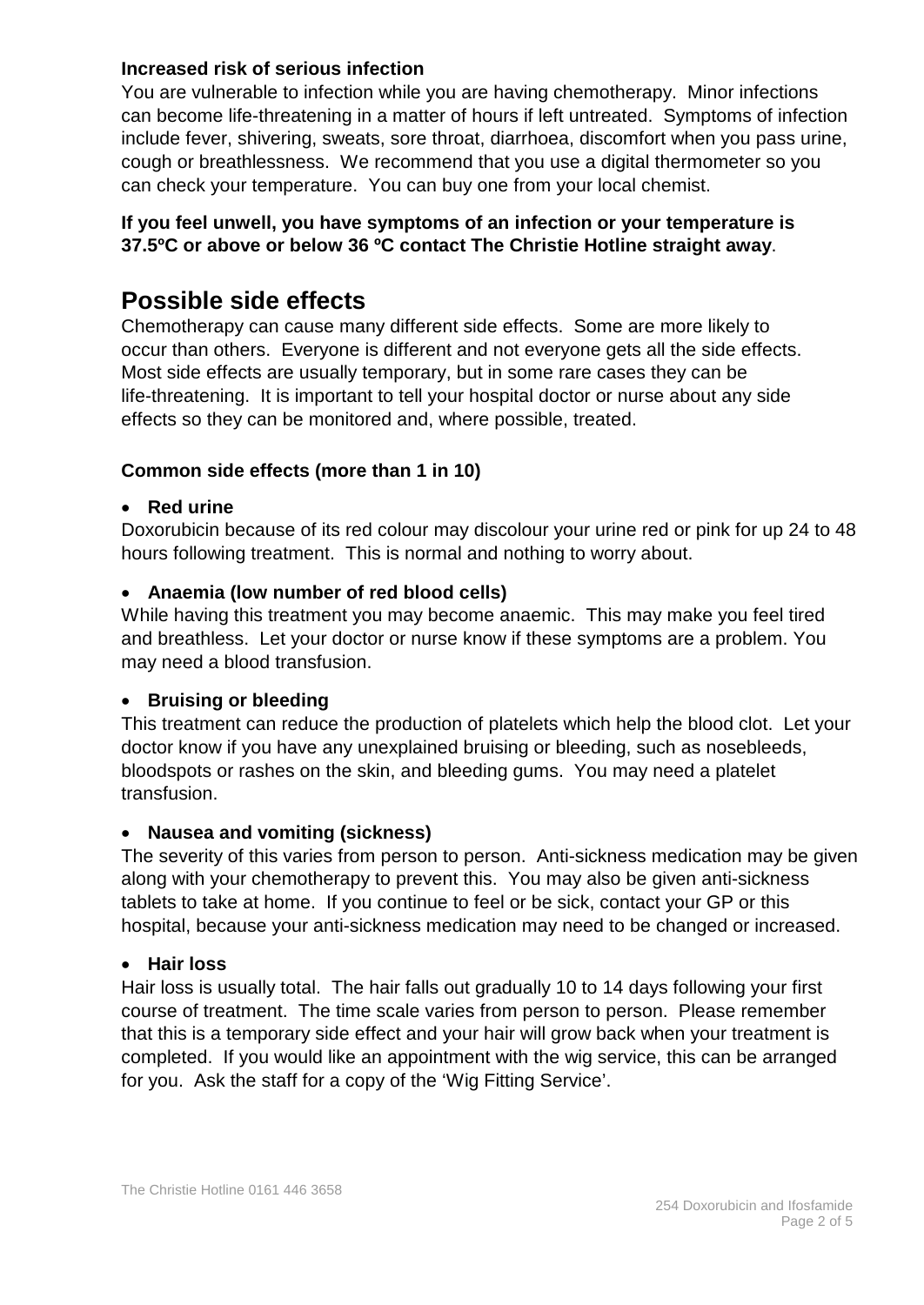#### • **Lethargy**

Some chemotherapy may make you feel tired and lacking in energy. It can be frustrating when you feel unable to cope with routine tasks. If you do feel tired, take rest and get help with household chores. If necessary, take time off work. Gentle exercise such as walking can be beneficial.

#### • **Irritation to the brain**

Ifosfamide can cause irritation to the brain. You may notice vivid dreams while you are on the drip (while the chemotherapy is actually being given). Sometimes people get very drowsy and sleepy or may have visual hallucinations. Please tell the nurse if you begin to feel any of these symptoms. These symptoms usually quickly go away if the drip is stopped and there are not any permanent effects. However, rarely, ifosfamide can cause a loss of consciousness which can last for several days. Your doctor or nurse can give you more information about this.

#### • **Sore mouth**

Your mouth may become sore or dry, or you may notice small mouth ulcers during this treatment. Drinking plenty of fluids and cleaning your teeth regularly and gently with a soft toothbrush can help to reduce the risk of this happening. We can prescribe a mouthwash for you to use during treatment. You can dilute this with water if your mouth is sore. For ask your doctor or nurse for further advice. There is also general mouth care information in the chemotherapy booklet. If you continue to have a sore mouth, please contact The Christie Hotline.

#### • **Skin and nail changes**

**Skin changes:** The skin on your hands and feet may become very dry, red and sore with some cracking. Tell your doctor. Cream and tablets can be prescribed to help. Your chemotherapy dose may need to change. Try to keep your hands and feet cool and if possible, uncovered.

**Hyperpigmentation:** Your skin may appear darker in colour or lightly tanned, especially around the joints. This is known as hyperpigmentation. Asian and African-Caribbean people may develop noticeable light patches on their skin. The skin will return to normal when treatment is finished.

**Increased sensitivity to the sun:** Your skin will tan or burn in the sun more easily. Sit in the shade, avoid too much sun and use sunblock cream and wear a hat.

#### **Uncommon side effects (less than 1 in 10)**

#### • **Bladder irritation**

Ifosfamide may cause a burning sensation or irritation on passing urine because the chemotherapy irritates the bladder wall. You will receive a drug called Mesna to prevent this side effect. Try to drink plenty of fluids throughout the treatment and pass urine as soon as the urge is felt. If you have a burning sensation or irritation on passing urine, please inform your doctor at The Christie.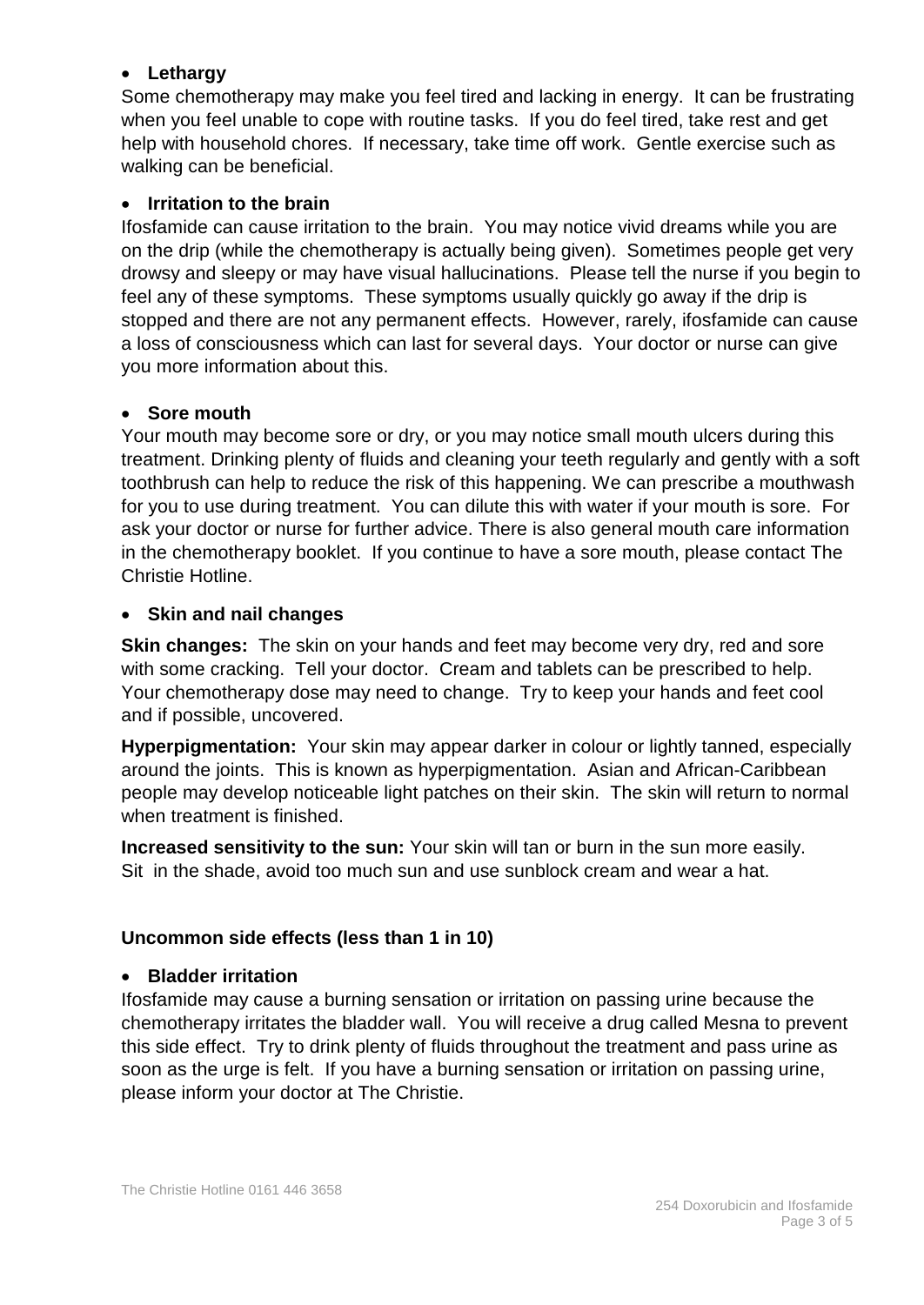#### • **Weakness of the heart**

Doxorubicin can affect your heart. It can weaken the heart muscle. This is uncommon and is associated with the total dose of the treatment. Your treatment will not exceed the maximum dose. If there is any concern about your heart, a scan of the heart will be done before the start of your treatment.

#### • **Extravasation**

Extravasation is when chemotherapy leaks outside the vein. If you develop redness, soreness or pain at the injection site at any time please let us know straight away.

#### **Serious and potentially life threatening side effects**

In a small proportion of patients chemotherapy can result in very severe side effects which may rarely result in death. The team caring for you will discuss the risk of these side effects with you.

#### • **Herbal medicine**

Some herbal medicine including St John's Wort can affect the chemotherapy. You should let your doctor or nurse know if you are taking any herbal medication, complementary or alternative medicines, including vitamins, minerals and medicines purchased over-the-counter.

## **Sex, contraception & fertility**

**Protecting your partner and contraception:** We recommend that you or your partner use a condom during sexual intercourse while you are having the course of chemotherapy. Chemotherapy is dangerous to unborn babies and this will also protect you and your partner from any chemotherapy drugs that may be present in semen and in the vagina. If you suspect that you may be pregnant please tell your doctor immediately.

**Fertility:** This chemotherapy may affect your ability to have children. Your doctor or nurse should have discussed this with you. If not, please ask them before you start treatment.

## **Late side effects**

Some side effects may become evident only after a number of years. In reaching any decision with you about treatment, the potential benefit you receive from treatment will be weighed against the risks of serious long term side effects to the heart, lungs, kidneys and bone marrow. With some drugs there is also a small but definite risk of developing another cancer. If any of these problems specifically applies to you, the doctor will discuss these with you and note this on your consent form.